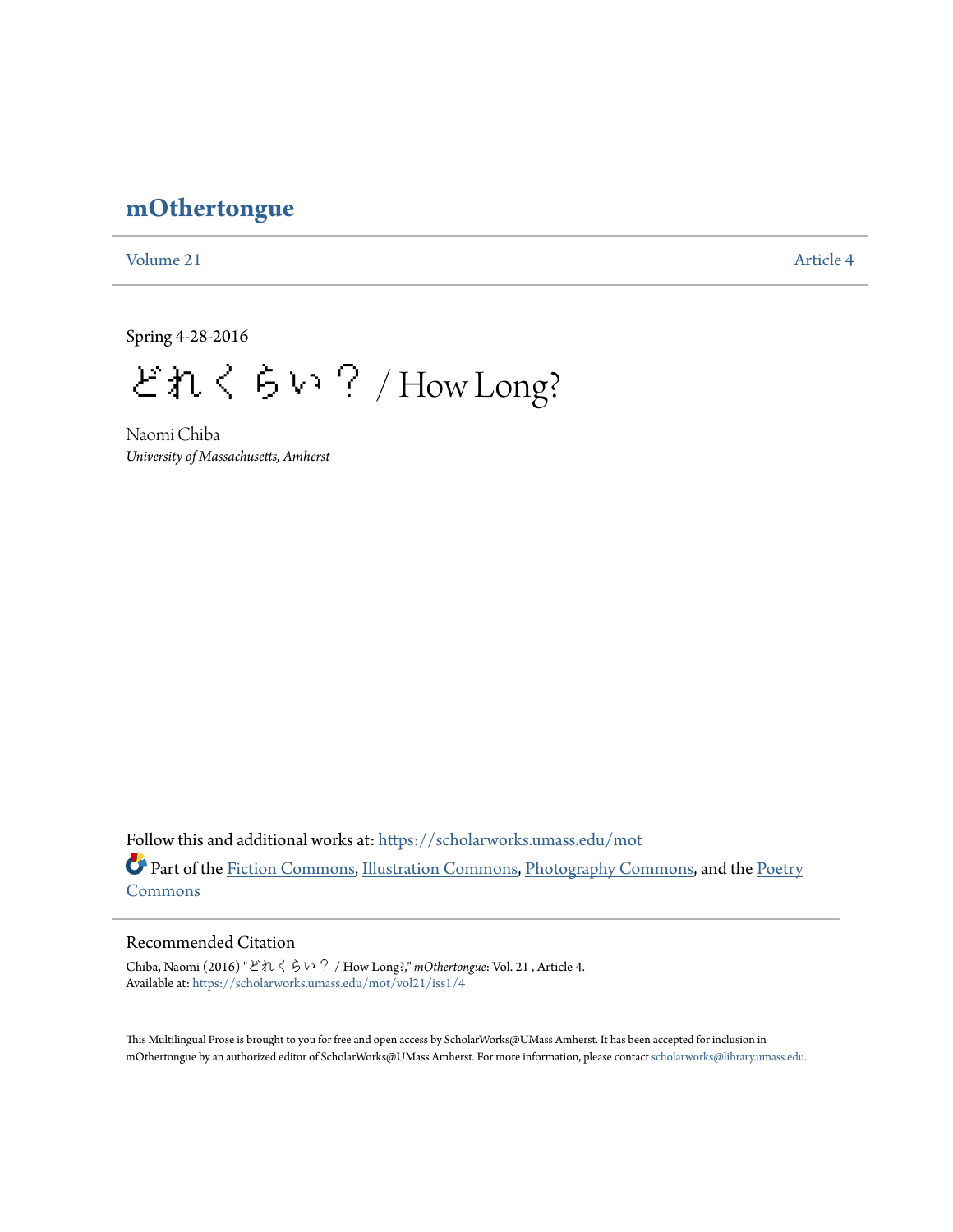### 5 mOthertongue a multilingual journal of the arts

## どれくらい? *Naomi Chiba*

どのくらい頑張るの? あとどのくらい? どのくらい?

私はいつも自分に問いかける。

どこまでいけるの? どこまで?

自分の能力に自信がない時 私はいつも自分に問う。 どのくらい頑張るの? あとどれくらい? どれくらい?

同じことを何度も問う。 自分の人生の中で 今まで何度この質問をしてきただろうか きっと これからも同じことを問い続けていくだろう。 いつになっても問いかけるだろう。 自分の能力に対する不安は尽きないから。

これからも同じことを問い続けるだろう。 きっといつになっても。 人生は長い旅のようなものだから。 頑張って!

頑張れば叶う夢がたくさんある。 諦めないで できることはたくさんあるから。 生きて、そして叶えて たくさんの夢を